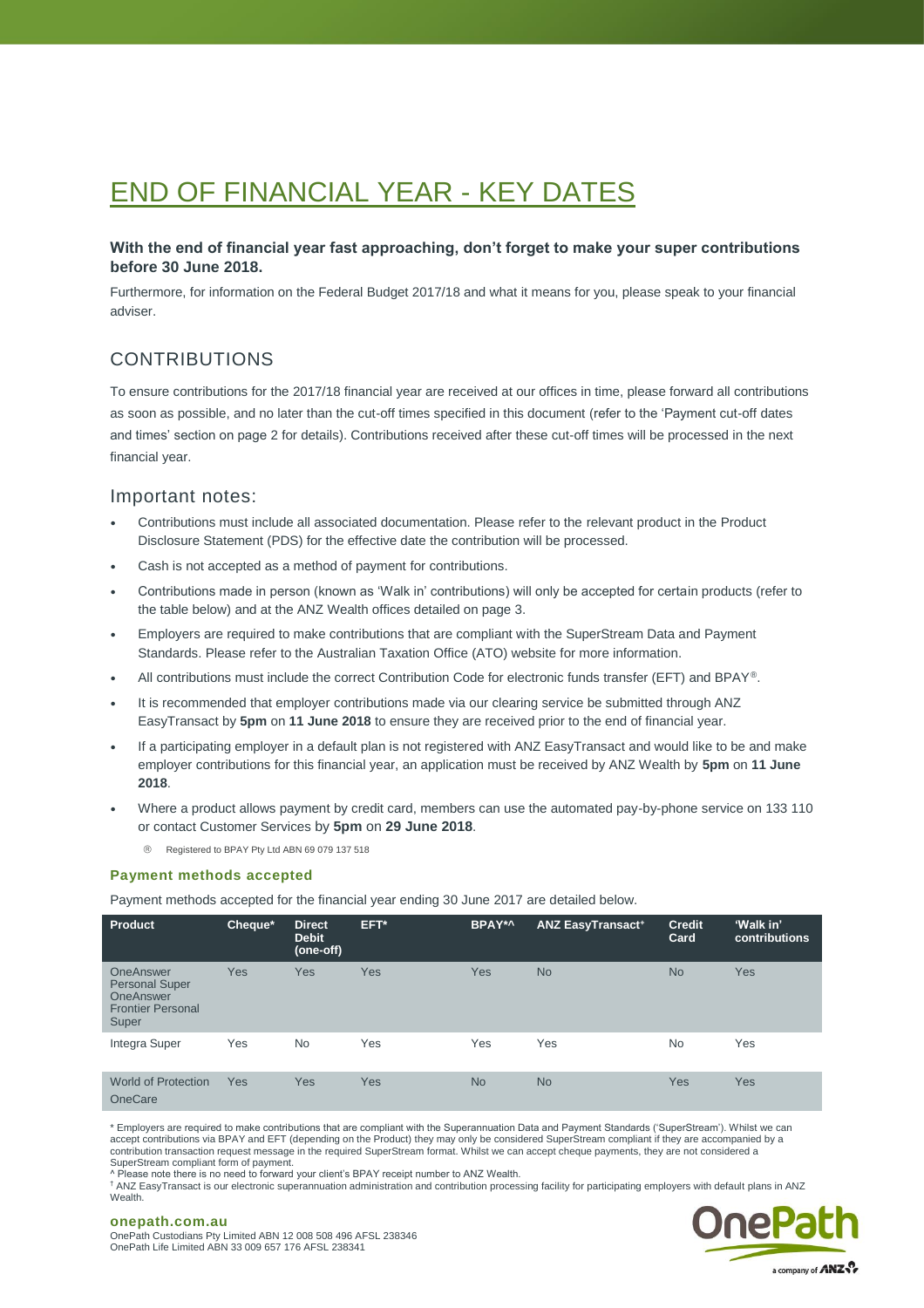## **Payment cut-off dates and times**

The tables below detail the payment cut off dates and times.

#### **All ANZ and OnePath products**

| <b>Payment Method</b>                                           | Cut-off dates and times for 2018                                                                                                                                                                                                                                                                                                                                                                                                                        |
|-----------------------------------------------------------------|---------------------------------------------------------------------------------------------------------------------------------------------------------------------------------------------------------------------------------------------------------------------------------------------------------------------------------------------------------------------------------------------------------------------------------------------------------|
| <b>ANZ EasyTransact Direct Debit</b><br>payments                | Must be at 'confirmed' status on ANZ EasyTransact by 5pm on Friday 29 June 2018.                                                                                                                                                                                                                                                                                                                                                                        |
| ANZ EasyTransact BPAY and<br>Internet banking (EFT)<br>payments | Must be submitted on ANZ EasyTransact and received* by 4pm on Wednesday 27 June 2018.                                                                                                                                                                                                                                                                                                                                                                   |
| Cheques and associated<br>documentation                         | Must be received* by us by 5pm on Friday 29 June 2018 – refer to page 3 for address details.<br>Please make cheques payable to OnePath Life.                                                                                                                                                                                                                                                                                                            |
| Direct Debit                                                    | All Direct Debit requests must be submitted no later than 5pm on Tuesday 26 June 2018.                                                                                                                                                                                                                                                                                                                                                                  |
| BPAY and Internet banking<br>(EFT) payments                     | To ensure BPAY and EFT contributions are received* before the end of financial year, BPAY and<br>EFT instructions must be submitted no later than 4pm <sup>#</sup> on Wednesday 27 June 2018. Otherwise,<br>contributions may not be received until the new financial year.<br>Some financial institutions can take more than three business days to process BPAY transactions.<br>Clients need to consider this when making last minute contributions. |

\* Note, cheques and associated documentation must be posted in a timely manner to ensure they are received by us on or before the allocated dates. Any payment or documentation received after these dates will be processed in the next financial year.

# Clients need to check with their financial institution for their cut-off time.

### **'Walk in' contributions brought to ANZ Wealth's offices in person**

#### **We accept payments by cheque or money order only for 'Walk in' contributions.**

During the final week of the financial year, we will accept 'walk in' contributions and additional investments for ANZ products and OnePath products at the following ANZ Wealth offices between **25 and 29 June 2018 (Monday - Friday), 8.30am – 5pm**.

| Office            | <b>Street Address</b>                             | <b>Postal Address</b>                                                                                  |
|-------------------|---------------------------------------------------|--------------------------------------------------------------------------------------------------------|
| New South Wales   | Ground floor, 347 Kent Street,<br>Sydney NSW 2000 | GPO Box 5306.<br>Sydney NSW 2001<br>GPO Box 4148, Sydney NSW 2001 (OneCare<br>and World of Protection) |
| Victoria          | Level 17, 55 Collins Street. Melbourne VIC 3000   | As above                                                                                               |
| Queensland        | Level 20, 111 Eagle Street, Brisbane QLD 4000     | As above                                                                                               |
| South Australia   | Level 21, 11 Waymouth Street, Adelaide SA<br>5000 | As above                                                                                               |
| Western Australia | Level 10, 77 St Georges Terrace, Perth WA<br>6000 | As above                                                                                               |

#### **New business applications**

For OneAnswer Frontier Personal Super accounts commenced with contributions (not internal transfers), new business applications with all associated paperwork and requirements must be received by **5pm** on **Friday 29 June 2018** at one of the offices listed directly above. If a Personal Super new business application includes a transfer from another OneAnswer account, we recommend you send all correctly completed documentation to us by **5pm** on **Tuesday 26 June 2018**. For OneCare, new business applications and any outstanding requirements must be received by **5pm** on **Wednesday 27 June 2018**.

# Further important information for the end of the financial year

# **A reminder about contributions caps**

It is important that you are aware of your contributions limits and ensure that they don't exceed the caps. We recommend you speak to your financial adviser for details.

**Note:** Employer payments to cover member insurance premiums or fees will count towards the concessional contributions cap.